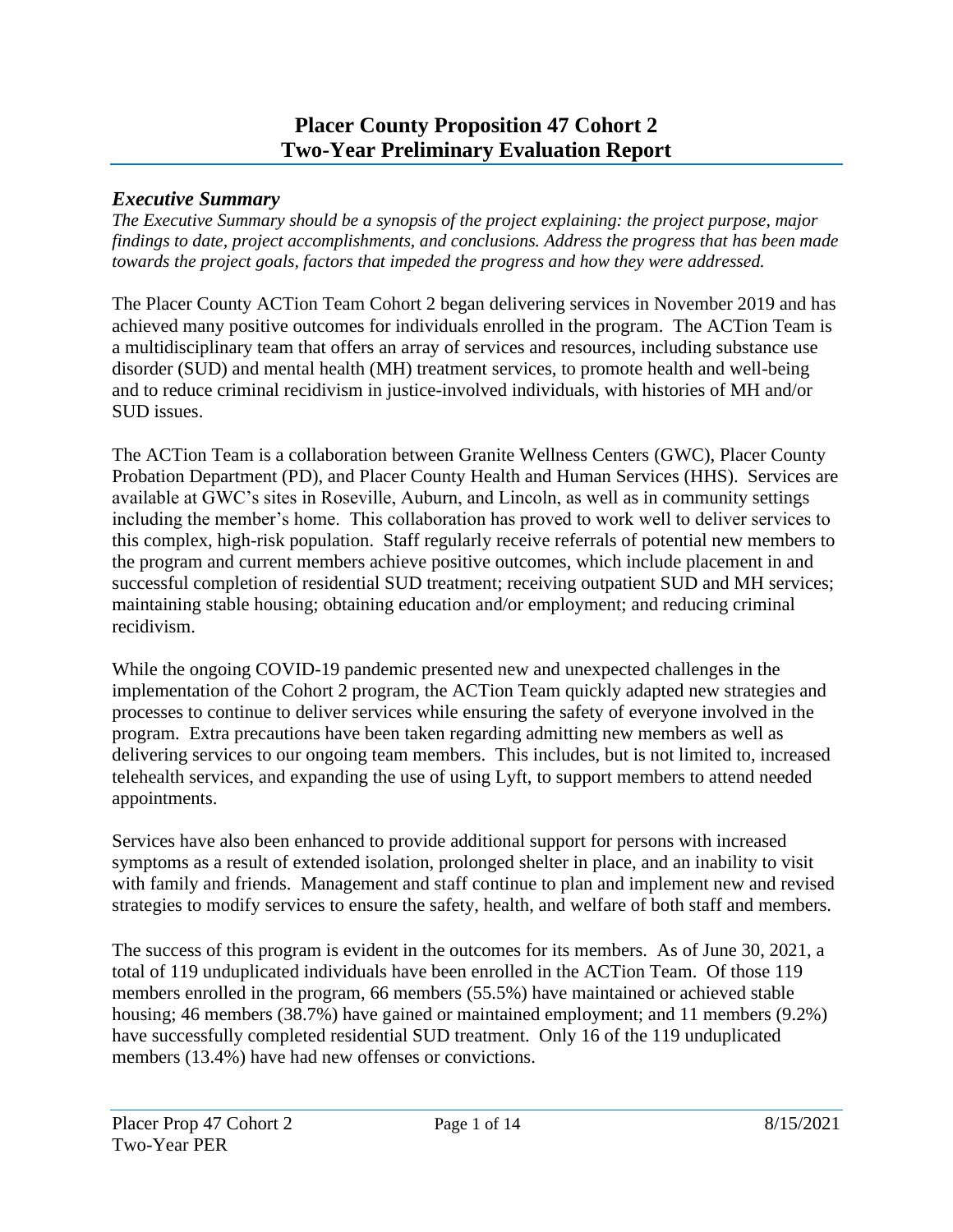## *Project Background*

*Information essential to understanding the grantee's project.* 

The Placer County Proposition 47 Cohort 2 ACTion Team is modeled after The Placer County Proposition 47 Cohort 1 ACTion Team, which delivered strengths-based, individual- and familydriven, solution-focused wraparound-type services to address the mental health, substance use, and diversion needs of young adults, ages 18-32.

The Cohort 2 ACTion Team utilizes the same collaborative model that was successful with the Cohort 1 program and adapts strategies to meet the needs of members of all ages and diverse cultures. The ACTion Team offers an array of services and supports to engage members in services, deliver a broad array of services, and achieve each member's goals.

The ACTion Team is an integrated and collaborative multidisciplinary team that provides immediate, timely, and individualized integrated case planning and services to meet the needs of each program member, their families, and their other support persons. Services are culturally responsive, trauma-informed, and tailored to the member's needs. Delivering services to treat members' mental health (MH) and/or substance use disorder (SUD) issues and stabilizing members' lives by securing housing, employment, and supporting social connections helps them to develop skills to deter them from activities that cause recidivism. The ACTion Team model is effective in achieving the overall goals of diverting individuals from the criminal justice system, preventing recidivism, and promoting safe and healthy communities.

### *Overview of Goals and Objectives*

Goal 1: Transition individuals from jail, and deliver multidisciplinary, integrated ACTion Team services. Objectives: By the end of the grant period (September 2023), the ACTion Team will: a) Increase identification and assessment of culturally-diverse individuals who meet ACTion Team criteria; b) Increase the number of individuals and families who receive and complete ACTion Team services; c) Increase the number of individuals who avoid new criminal offenses and convictions; d) Deliver ACTion Team services to improve outcomes and increase diversion from jail; and e) Link individuals to needed services to achieve and sustain positive outcomes.

Goal 2: Reduce homelessness of ACTion Team members. Objectives: By the end of the grant period, the ACTion Team will: a) Increase the number and percent of individuals who are living in stable housing; b) Deliver housing-related assistance and support services to persons who are homeless or at risk of homelessness; c) Deliver ACTion Team advocacy services to build and sustain positive social connections.

Goal 3: Reduce recidivism of ACTion Team members. Objectives: By the end of the grant period, the ACTion Team will: a) Increase the number of individuals who complete vocational and educational activities; b) Increase the number of members who are employed, and help sustain their employment; c) Teach healthy communication skills; and d) Deliver support services to family members.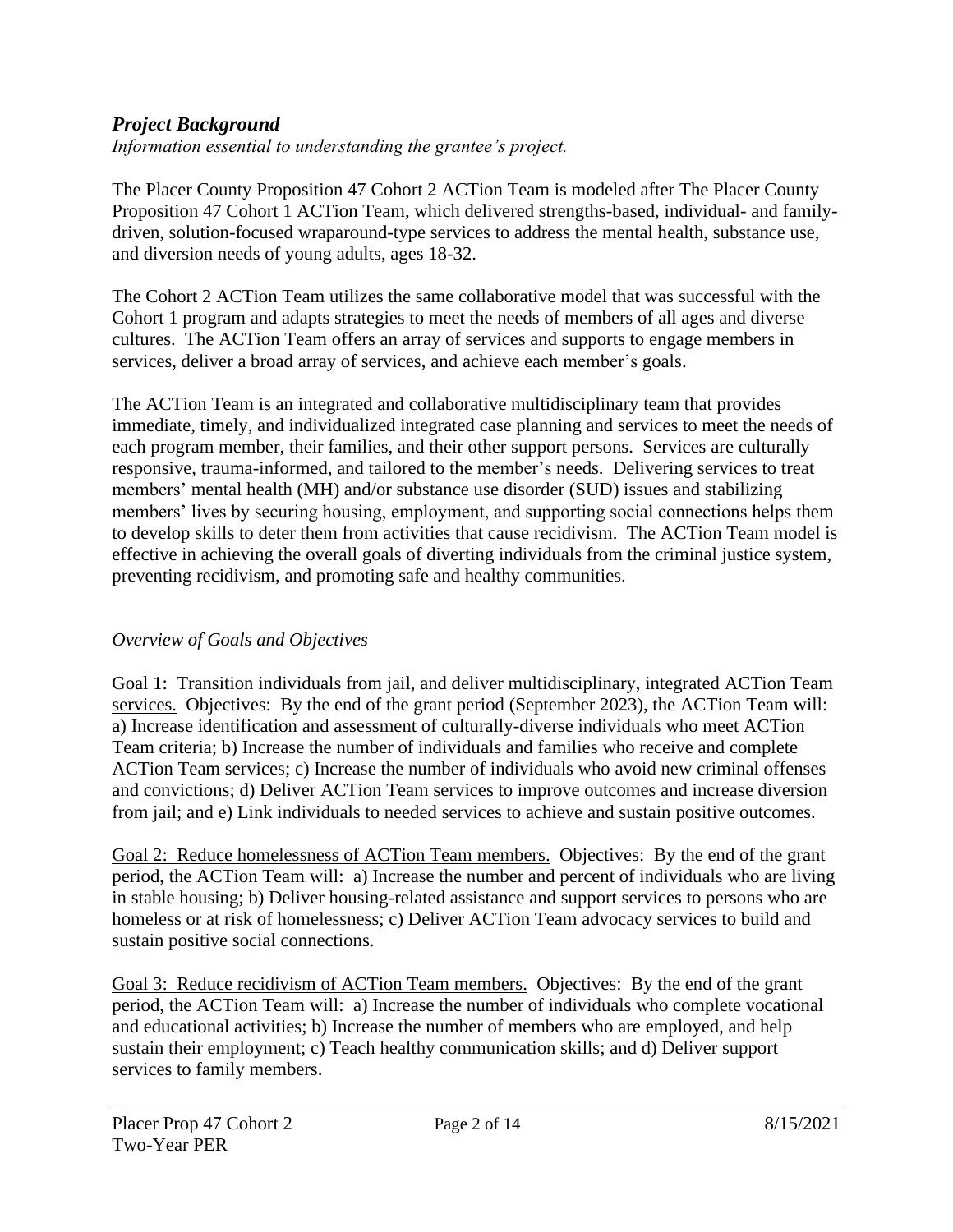## *Evaluation Methods and Design*

*A description of the research design for the process evaluation. Document how the activities in the proposal are being carried out.*

Data provides the foundation for evaluating the services and outcomes of the ACTion Team. When a new staff member joins the Cohort 2 ACTion Team, they are trained to collect data on the evaluation forms. This training provides guidance on how to use the MH and SUD assessment tools, identify potential members who meet the target population criteria and ensure timely access to the program. In addition, staff are trained in the identified Evidence-Based Practices (EBPs) to create core skills for providing wellness, recovery, and strength-based services.

The ACTion Team delivers an array of services, in addition to utilizing other existing services in the community. Members receive MH and SUD services to help them improve functioning. Diversion courts are utilized, when appropriate, to support the member and family to meet goals.

Peer and family advocates on the ACTion Team create a welcoming, recovery and strengthbased environment to support success and positive choices. The ACTion Team helps each member navigate through the system to help them learn how to achieve their goals, such as to attain employment and/or enroll in the local community college to gain skills to meet their goals.

Housing support services are also available, including a limited number of housing vouchers, to support stable, safe housing in the community. Members move through Phases  $(1 – 4)$  while enrolled in the project. Most members begin in the engagement stage at Phase 1, working closely with staff to create plans, identify goals, and utilize the resources available to them.

As members become stable with managing their MH and/or SUD symptoms, housing situation, and/or employment/education, they move up through the Phases. The ACTion Team meets meet regularly to discuss members' progress through the program to ensure members' successful progress towards their goals.

All activities, services, and key outcome measures are collected to provide the data needed to evaluate the goals of the program.

### *Describe the process variables and how they will be measured and defined.*

Process variables include: a) Annual number of members (ages 14 and older) enrolled in the ACTion Team who meet the target population criteria, with a priority to increase the number of racially- and culturally-diverse members; b) Number of staff hired, by language and culture; c) Number of outpatient MH and SUD service treatment hours delivered annually; d) Number of members who receive SUD residential treatment annually and length of stay; e) Number of members enrolled in Diversion Courts; f) Number of members enrolled in vocational/educational activities annually; g) Hours of transportation; h) Amount of flex funds, and what they are used for; i) Number of members receiving housing services; and, j) Number of staff who attend cultural training annually.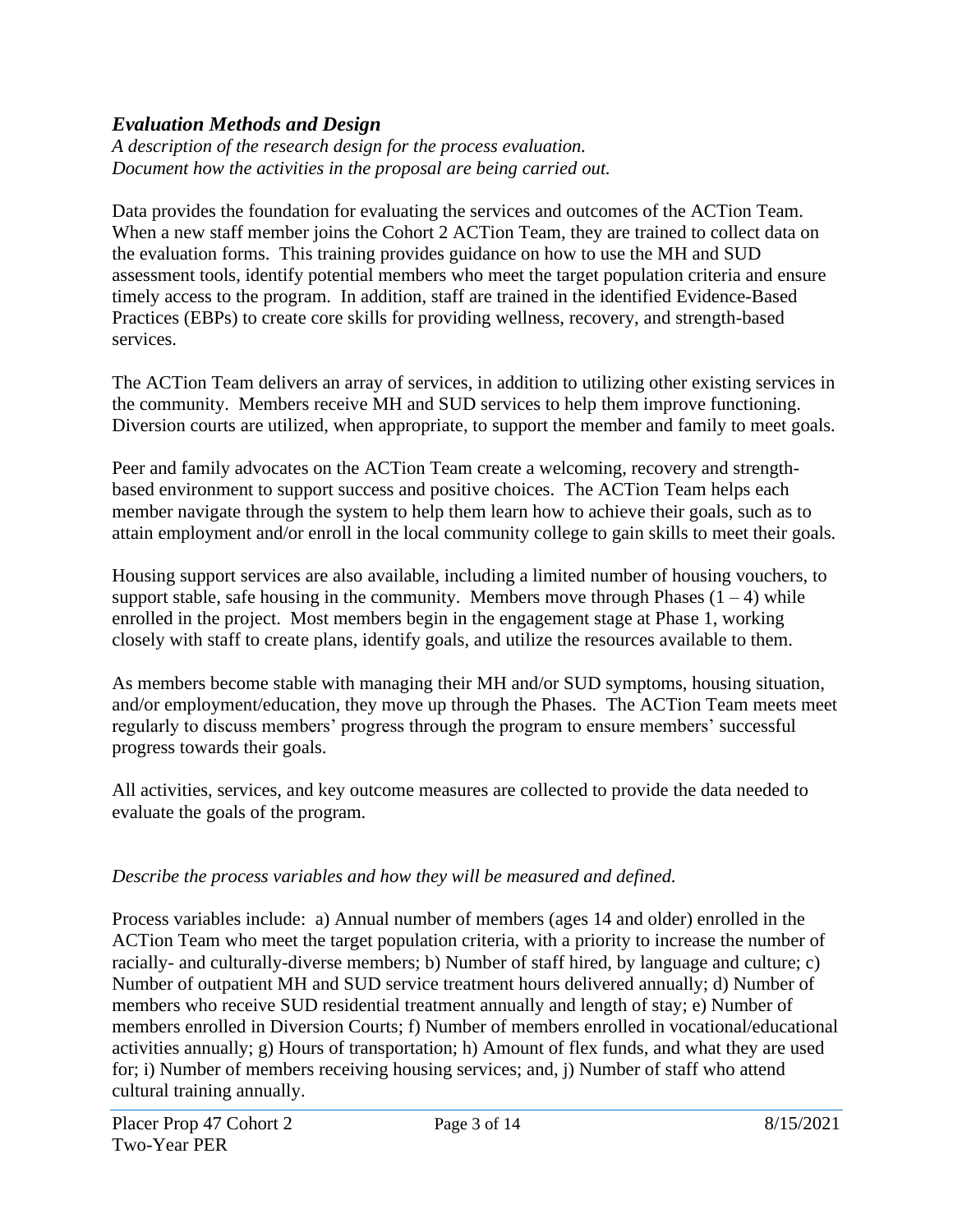Data collection tools developed for Cohort 1 are used for this project, with modifications to evaluate the success of the ACTion Team and to meet Cohort 2 reporting requirements. ACTion Team staff collects data daily, documenting member's enrollment and discharge information and how many hours of services are delivered each day, by date. HIPAA and 42 CFR standards are followed. Evaluation activities are designed, analyzed, and reported by the organization conducting Cohort 1 evaluation (IDEA Consulting).

#### *Describe procedures ensuring that a program will be implemented to fidelity, when applicable.*

The ACTion Team monitors service activities to ensure the EBPs are implemented with fidelity to the model. A Quality Improvement process is used, including the Plan Do Study Act model, to modify programs as needed to help achieve positive outcomes. In addition, periodic focus groups with ACTion Team staff, members, and family served will identify opportunities to strengthen services.

*A description of the research design for the outcome evaluation.* 

o *Describe criteria for participant eligibility and comparison group(s), including the comparison group eligibility criteria.*

The Cohort 2 ACTion Team target population is individuals 14 years of age or older who have been arrested, charged with, or convicted of a criminal offense, and who have a MH and/or SUD disorder. Cohort 2 has expanded the service area of Cohort 1 to include all of Placer County. Cohort 2 originally expected to serve approximately 150 persons per year, with a total of 350- 400.

Potential members are identified in jail and/or living in the community, and at risk for recidivism. These individuals will also have at least one of the following risk factors: 1) Homeless or unstable living situation; 2) School drop-out; 3) History of trauma/abuse; 4) Out-ofhome placement; and/or 5) Unstable family support system.

This project does not have a comparison group.

#### *Outcome Measures*

The outcome measures for the Cohort 2 ACTion Team are as follows: a) Number and percent of members living in stable housing; b) Number and percent of members with reduced MH symptoms; c) Number and percent of members with reduced substance use and avoid relapse; d) Number and percent of members employed and/or in training or school; complete GED; e) Number and percent of members with reduced convictions; f) Number and percent of members who complete residential treatment; h) Number and percent of members with improved family relationships; and, i) Number of members involved in positive social activities.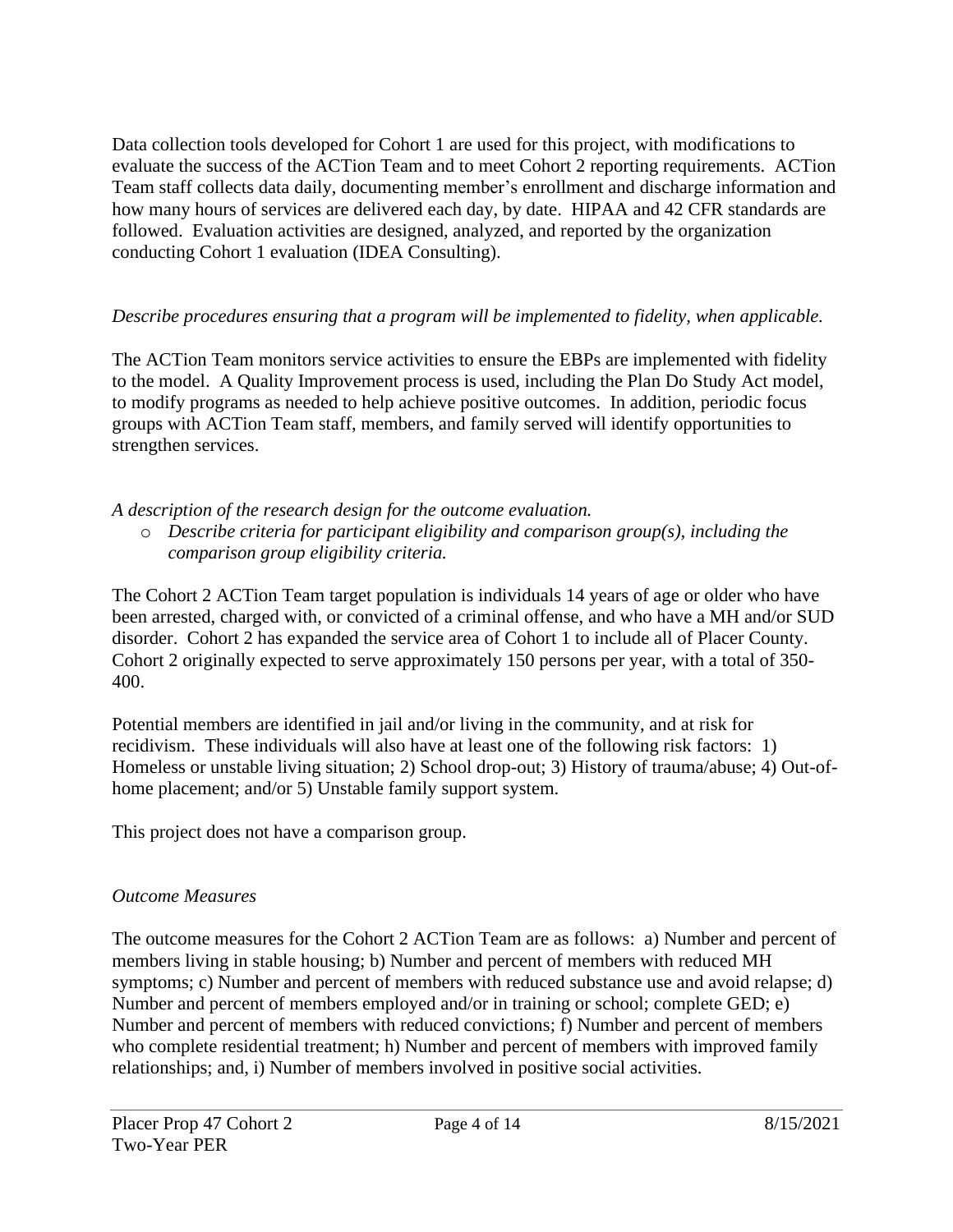#### *Describe measurement instruments, programs, and interventions.*

The ACTion Team utilizes evidence-based and promising practices (EBPs) to help individuals meet their goals. Staff will be trained in Motivational Interviewing to help engage persons in services; Eye Movement Desensitization and Reprocessing (EMDR) and Trauma-Focused Cognitive Behavioral Therapy to support health and wellness; and two Evidence-Based Practices including Seeking Safety and Living in Balance to support recovery from substances.

The Wraparound Model is used to build support networks for individuals and their families, and will ensure that the individual leads their treatment. A Housing First model is used to help members find housing and the ACTion Team and a Housing Coordinator provide support to help members stay housed. A vocational assistant links members to employment opportunities, including the Placer Re-Entry Program (PREP), as well as links members to Sierra College or other educational settings to help them meet their goals. The Ready to Rent program is utilized, when appropriate.

## *Include a definition of successful program completion.*

Members move through Phases  $(1 - 4)$  while enrolled in the project. Most members start in the engagement stage at Phase 1, in which they need the most assistance from staff to create plans, identify goals, and to utilize the resources available to them. As members become stable in their MH and/or SUD symptoms, housing situation, and/or employment/education, they move through the Phases. By the end of Phase 4, members need minimal support from their peer specialists, have the confidence and skills they need to set and work towards goals on their own, and are able to build a stable, healthy lifestyle.

The ACTion Team meets regularly to discuss members' progress through the program to ensure members' successful progress towards their goals. Members are recommended for graduation (successful program completion) when they show stability in MH and/or SUD symptoms, housing situation, and meet employment and education goals.

*For both the process and outcome evaluation, describe what data is being collected, their data source(s), and data collection methods (tools used to collect the data, frequency, and who and where were the data collected).*

Members are tracked throughout the project through staff completion of data collection forms. Members are recommended to the program upon review of a completed Referral Application form, which includes questions regarding the potential member's demographic information, including race/ethnicity and housing status, MH and SUD history, and reasons the potential member would like to be admitted. If admitted to the program, staff complete an Admit form for each member, which contains more detailed demographic questions and recommendation of which Phase is most appropriate for the member to begin the program.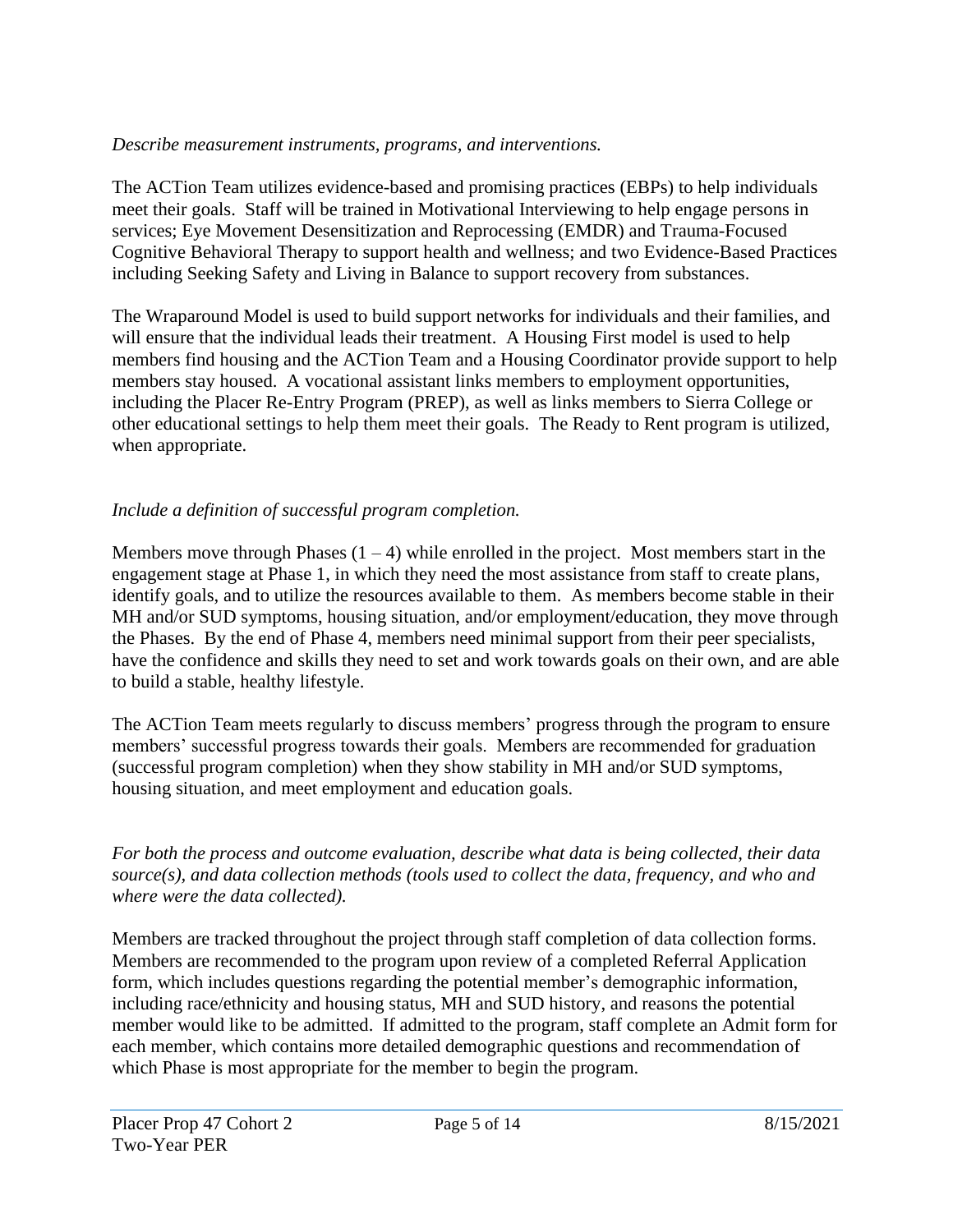Throughout services, staff complete an Individual Services Tracking form for each member, for each day of service. This form collects information on the date of service; types of services received; and key events (e.g., enrollment, discharge, successful completions, employment, educational activities, arrests, hospitalizations, and services received). The Individual Services Tracking form provides ongoing information on all services and events for each member and provides the foundation for the evaluation activities and outcomes.

Upon completion of the program, staff complete a Service Completion form for each member, which includes questions regarding reason for ending services, current housing situation, employment status, and current MH and SUD status. Staff submit data collection materials monthly to the evaluation team (IDEA Consulting) for analysis and data quality checks. The evaluation team provides monthly feedback to staff to maintain quality of services and data collection.

### *Describe any difficulties in data collection, and how they may have influenced the results.*

As with all other aspects of the ACTion Team program, data collection was impacted by the COVID-19 pandemic. As staff transitioned to delivering services via telehealth, texting, emails, and by phone, changes to the data collection forms were needed to ensure that staff could continue to document their activities in a timely, accurate manner.

Services Tracking Sheets were updated so that staff could report which mode of communication they used while delivering services (face-to-face, by phone or text, via Zoom, etc.), and there was more frequent communication between staff and the evaluation team to clarify how staff should report their new and adaptive types of service. For example, many peer support specialists communicated with members via text several times per day. The ACTion Team staff worked with IDEA Consulting to make sure that texts and similar contacts with members were reported consistently by all staff.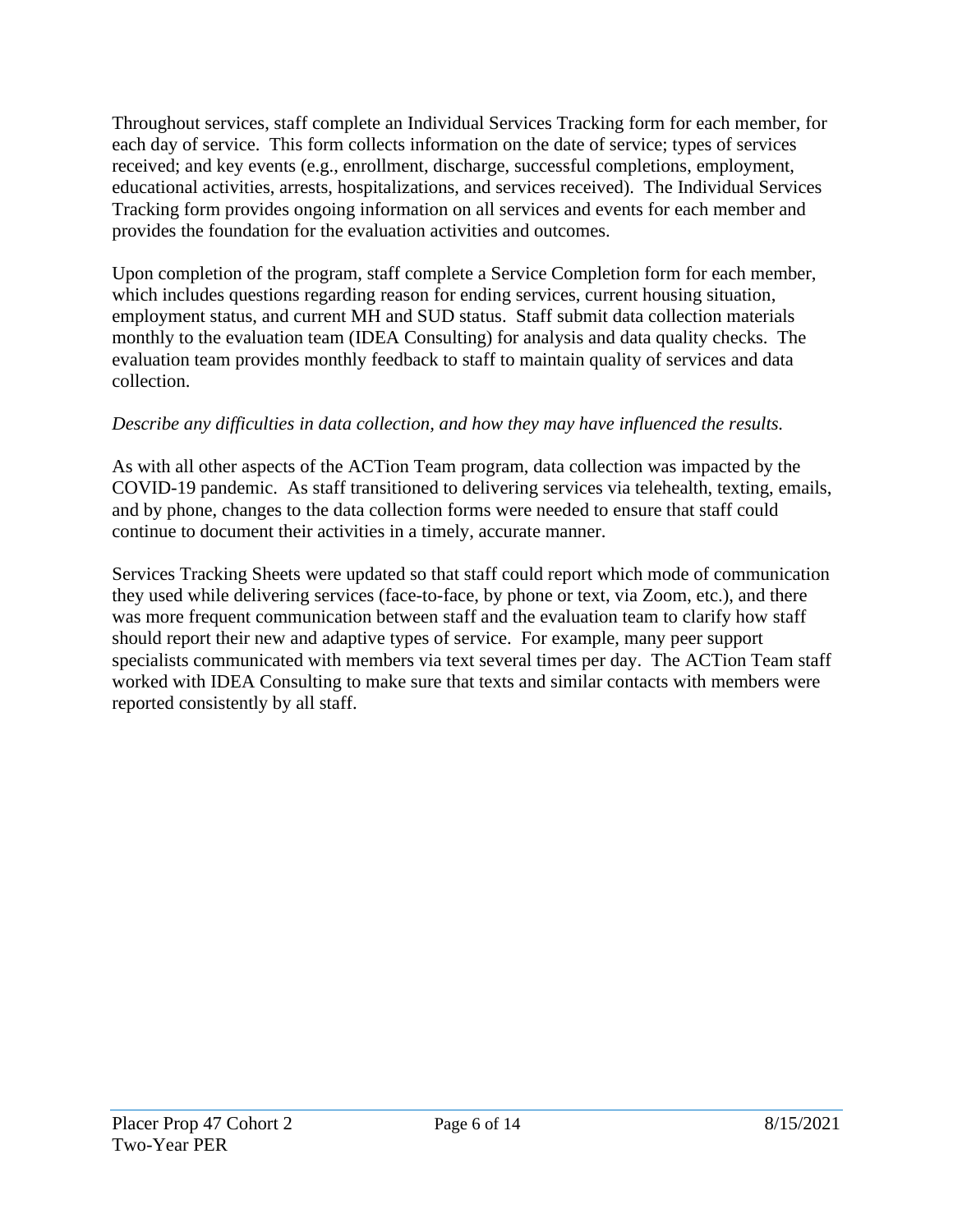### *Evaluation Results and Discussion*

*Preliminary data related to process evaluation.* 

- o *Include basic demographic information of your participants (age, gender, race/ethnicity).*
- o *Include the number of individuals that received various services.*

Placer County's Cohort 2 ACTion Team has made excellent progress toward implementing the goals of the grant. The first ACTion Team members for Cohort 2 were enrolled into the program in November 2019. As of June 30, 2021, the ACTion Team has served 119 members. The ACTion Team meets weekly to discuss current members, identify needs of members, review data, and discuss coordination of services across agencies. The staff who meet weekly include Probation staff, the SUD counselor(s), Clinical Supervisor, Peer and Family Advocates, and the Program Manager. The Evaluator meets with the Team monthly, and as needed, to review data and continue refining the data collection process.

Of the 119 members that were enrolled in Cohort 2 as of June 2021, 49 members (41.1%) identified as Female and 70 (58.8%) identified as Male. There were two (2) members (1.7%) who were less than 18 years of age when they were enrolled in the program; 22 members (18.5%) were ages 18-25; 79 members (66.4%) were ages 26-43; and 16 members (13.4%) were ages 44-63.

As of June 2021, 31 members of the 119 total members (26.1%), were from racially diverse backgrounds (i.e., American Indian/Alaska Native, Asian, Hispanic). Enrollment data shows 87 members (73.1%) identified their Race/Ethnicity as White; 20 members (16.8%) identified as Hispanic, Latino, or Spanish; six (6) members (5.0%) identified as American Indian/Alaska Native; three (3) members (2.5%) identified as Black or African American; two (2) members (1.7%) identified as Asian -Filipino, and one (1) member (0.8%) Declined to State their Race/Ethnicity. Staff have continued to expand outreach efforts to increase the number of referrals to the ACTion Team from across the community.

The ACTion Team delivers an extensive array of services to achieve the goals of the program. All 119 members (100%) received peer support services and case management, and all 119 members also received MH and/or SUD services. Of the 119 total members, 39 members (32.8%) have received housing-related assistance and services; 41 members (34.5%) have received family support services; 43 of the 119 total members (36.1%) received job-related services; 14 of the 119 total members (11.8%) received education-related services; and two (2) members of the 119 total members were referred to the PREP Center and enrolled in the program (1.7%).

As of June 30, 2021, 25 of the 119 total members (21.0%), have been placed into residential treatment. Of those 25 members placed in residential treatment, 11 have been successfully discharged from residential treatment (44.0%). In addition, 18 of the 119 total members (15.1%) have been placed in a recovery residence.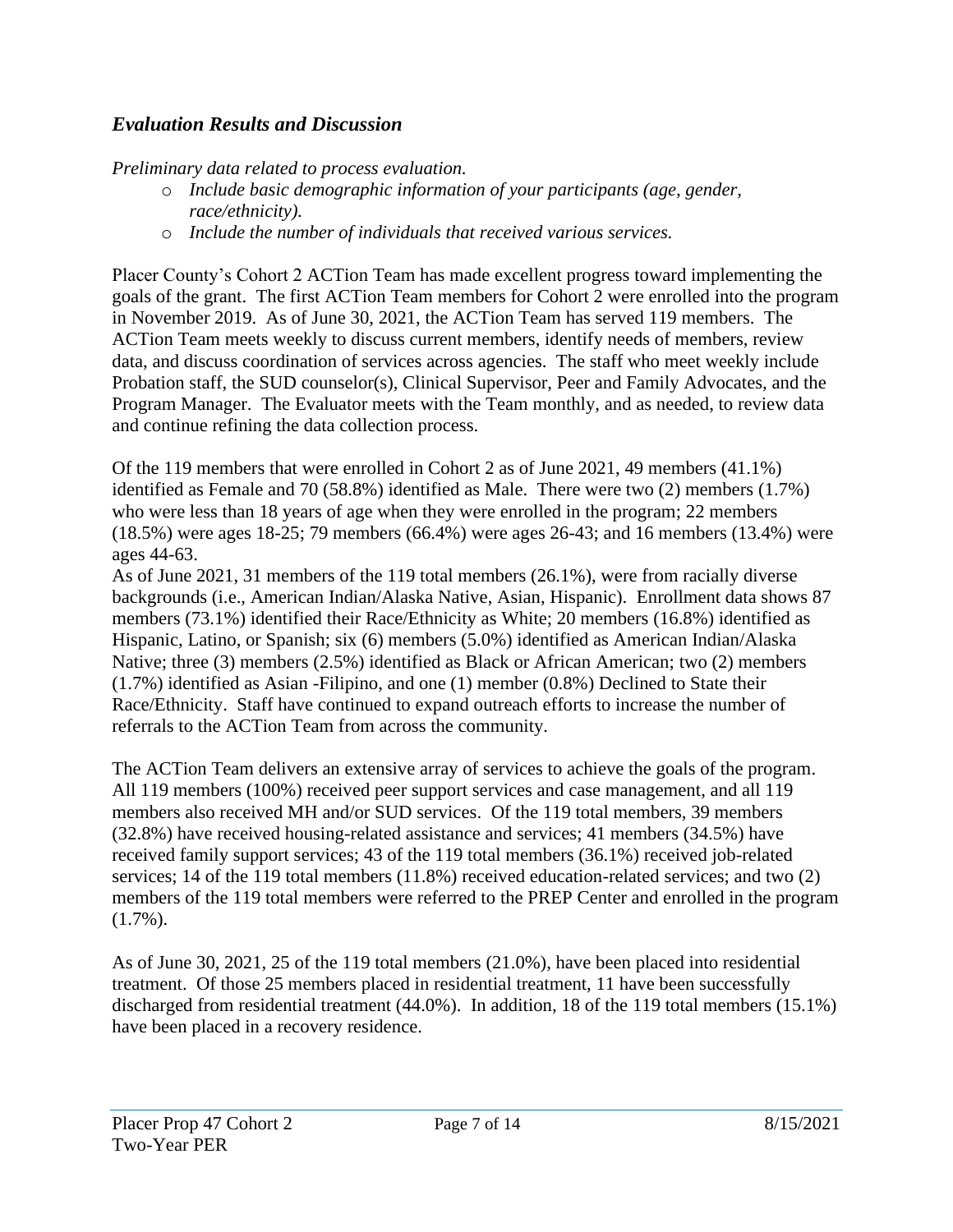#### *Progress towards Goals*

- o *Provide a summary of the degree to which the goals and objectives in the Proposition 47 Project Work Plan of the proposal have been achieved.*
- o *Describe factors that have affected the progress of project goals. This may include factors which resulted in achieving goals more quickly or impeded your progress. If there were factors that impeded your progress, describe how they were addressed.*

#### *Progress towards Goal 1: Transition individuals from jail and deliver multidisciplinary, integrated ACTion Team services.*

Placer County's Cohort 2 ACTion Team has made excellent progress toward implementing the goals of the grant. As of June 30, 2021, 31 members of the 119 total members (26.1%), are from racially diverse backgrounds (i.e., American Indian/Alaska Native, Asian, Hispanic). This is an increase from Cohort 1. Throughout the implementation of the ACTion Team Program, staff have continued to expand outreach efforts to increase the number of referrals to the ACTion Team from across the community.

Cohort 2 also expanded services to persons of all ages, including youth ages 16-18 years old. The leadership team continues to discuss ways to increase the number of referrals and expand outreach to other programs.

Each person referred to the ACTion Team is screened and, if initial criteria are met, receives a mental health and substance use disorder assessment. In addition, each individual participates in a Family Mapping meeting, which helps to document the individual's family life chronology and identify generational and cultural patterns in one's life, as well as identifying historical and current significant sources of support. From these activities, each member develops his or her goals and identifies activities to support them in accomplishing those goals.

Individuals are linked to the appropriate level of service, including residential treatment services for substance use disorders and community-based outpatient treatment for mental health and/or substance use treatment services. Housing support services are also offered to ensure the individual is living in a stable living situation in the community.

With the ongoing COVID-19 pandemic, delivering services has been more complex, but the team has developed new strategies and processes to ensure the safety of the team and members. Extra precautions have been taken for admitting new members as well as delivering services to ongoing team members. This includes, but is not limited to, increased telehealth services, and expanding the use of using Lyft, to support members to attend needed appointments. This expanded use of Lyft helps provide transportation for members while minimizing the risk of exposure for both staff and members. Lyft is an excellent resource for providing transportation to members to attend appointments.

Management and staff continue to plan and implement new and revised strategies to modify services to ensure the safety, health, and welfare of both staff and members. A number of renovations to our offices have been made to comply with the COVID-19 distancing requirements. This includes modifying office space to have workstations positioned at least six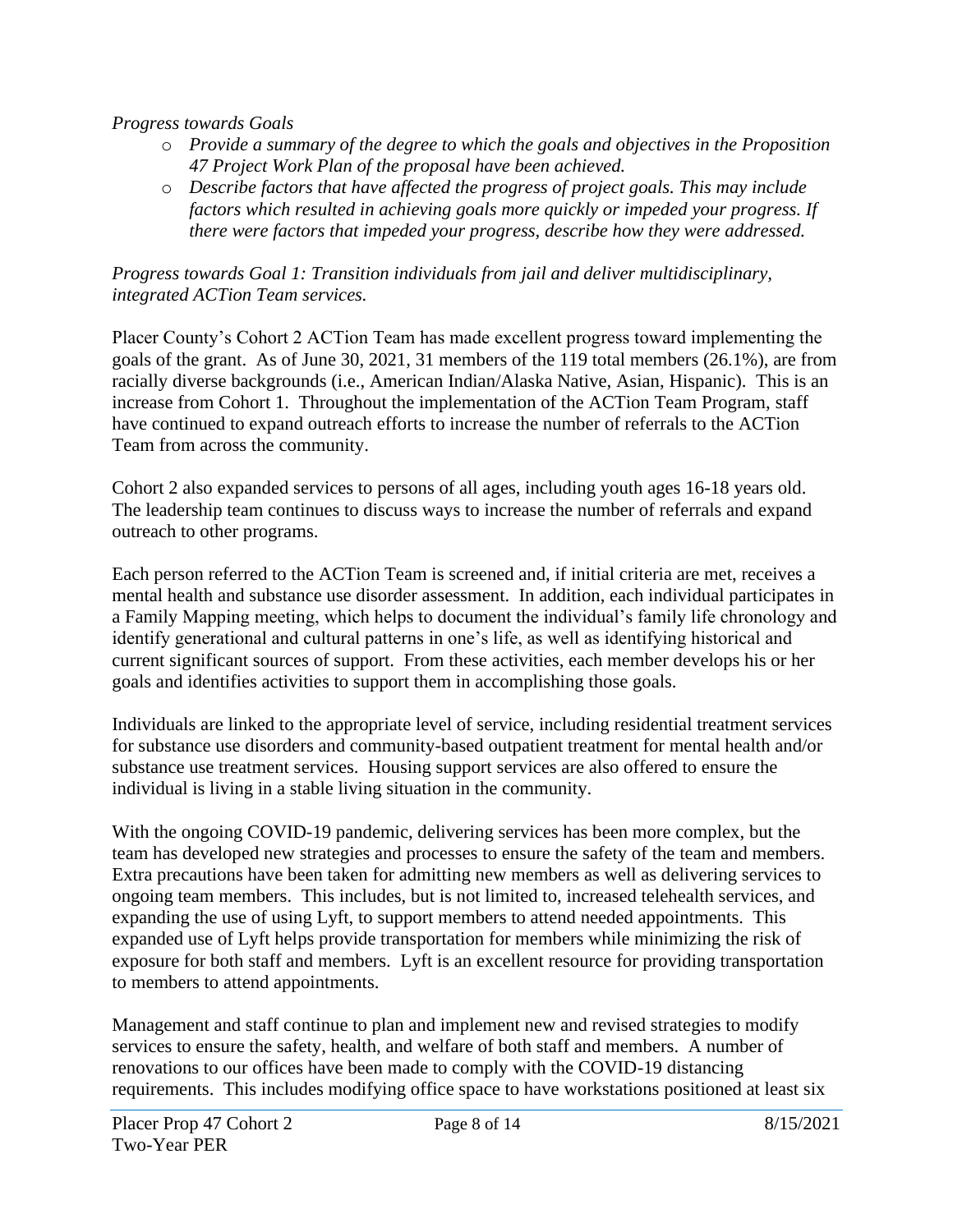feet apart, purchasing additional modular walls to allow safe workspaces, locating hand sanitizers at all stations, having signage at outside doors and bathrooms reminding of face coverings and use of hand sanitizers, etc. Staff have also supported members to comply with COVID-19 safety rules, including providing face masks, supporting them to get tested, and providing essential needs including COVID-19 preventative materials for our unhoused members.

Services have also been enhanced to provide additional support for persons with increased symptoms as a result of extended isolation, prolonged shelter in place, and an inability to visit with family and friends. As a result, the ACTion Team offers more supportive psychoeducation with members to help address issues regarding isolation, sheltering in place, etc.

Staff have been more flexible in offering services to members during non-traditional hours, when needed, to meet members' needs. Staff also expanded their capacity to deliver supportive mental health and SUD services through expanded use of telehealth, as well as delivering more frequent services, of shorter duration, to help reduce the feeling of isolation. For example, rather than a one-hour face-to-face meeting, staff will Zoom with a member 3-4 times a week for 15 minutes each time, to be able to touch base with them more frequently, to meet their immediate needs and provide support.

Substance use treatment residential services are still available, when needed. However, there are fewer beds available because the treatment facilities need to keep a few beds vacant in case there is a need to isolate a member, while they are in treatment and test positive for COVID-19. The ACTion Team continues to arrange transportation for members when they are being released from the jail and/or being discharged from a residential treatment facility. Transportation may be provided by the ACTion Team, probation, and/or through purchasing a Lyft voucher for the member, to transport the member to a safe location in the community. Lyft is also used to transport members to scheduled appointments, job interviews, applying for housing, etc.

Staff are also increasing the number of visits to the jail, to ensure that each person stays in contact with the team and feels less isolated while being temporarily detained. There is so much isolation in the world, we want to make sure that all members have additional support and contact from the team.

Probation staff on the team continue to provide transportation for members, with the majority of services now delivered through electronic methods. Probation staff are also equipped to provide services via telehealth, texting, email, and phone calls in order to protect members and staff, while continuing to deliver much needed services.

### *Progress towards Goal 2: Reduce homelessness of ACTion Team members.*

Once each member has completed the assessment and mapping process, the member and team identify key goals. For members who are unhoused, or at risk of being unhoused, the team provides housing support services to help the member find a safe and stable living situation and ongoing support to help the member successfully remain in the house or apartment. The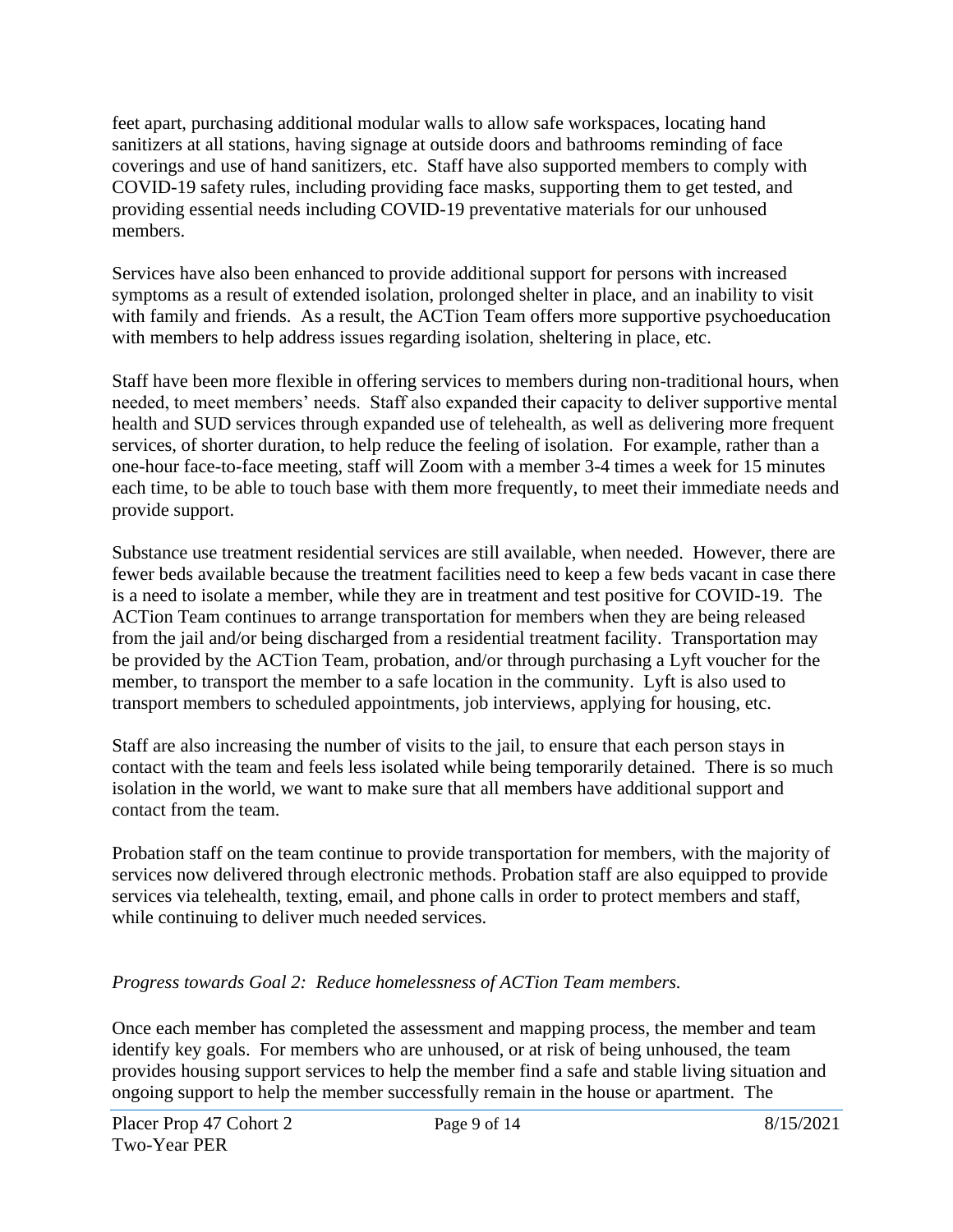Housing Coordinator, as well as all staff, helps find affordable housing, works closely with the property manager to quickly resolve any issues at the housing site, and supports the member to resolve any conflicts with roommates and/or family members.

The ACTion Team also helps the member to meet basic needs such as signing up for benefits, setting up the apartment (e.g., kitchen supplies, linens, basic furniture), as well as teaching them basic skills such as shopping, using public transportation, and budgeting. Several staff are trained in the Ready to Rent model, which has been effective in helping individuals find stable housing.

As of June 30, 2021, 39 members of the 119 total members (32.8%) have received housingrelated assistance and services. As a result of these services, 66 members of the 119 total members (55.5%) have maintained or achieved stable housing.

In addition to these housing-specific services, the ACTion Team offers supportive services to the family, when needed, to help stabilize the living situation and help resolve any issues in order to promote a healthy support system. The ACTion Team has provided family related support services to 41 members of the 119 total members (34.5%).

The biggest challenge regarding providing housing support is the lack of available apartments that are affordable in the county. Placer County has a vacancy rate of less than 1%. This creates a challenge for our ACTion members and Team to find a safe and affordable living situation. This is especially difficult for persons who have felony convictions. COVID-19 adds additional challenges to a very complex situation.

Currently, several of our members live in transitional housing, as they develop skills in managing their recovery and developing wellness skills. The ACTion Team strives to help members find independent living situations as the member is ready for independent living and as a housing unit becomes available.

With COVID-19 and the shelter-in-place order continuing over several months, another complication is to provide housing support. Staff continue to deliver services via telehealth, text, emails, and phone calls, in order to support members to locate housing, whenever possible.

### *Progress Towards Goal 3: Reduce recidivism of ACTion Team members.*

The ACTion Team's multidisciplinary, collaborative model has been extremely effective at keeping members in the community, while minimizing further criminal behavior.

As of June 30, 2021, only seven (7) of the 119 members have had new convictions. This low percentage of members (5.9%) clearly demonstrates the positive outcomes achieved by the ACTion team. There were nine (9) other members (7.6%) who had new offenses, but no new convictions.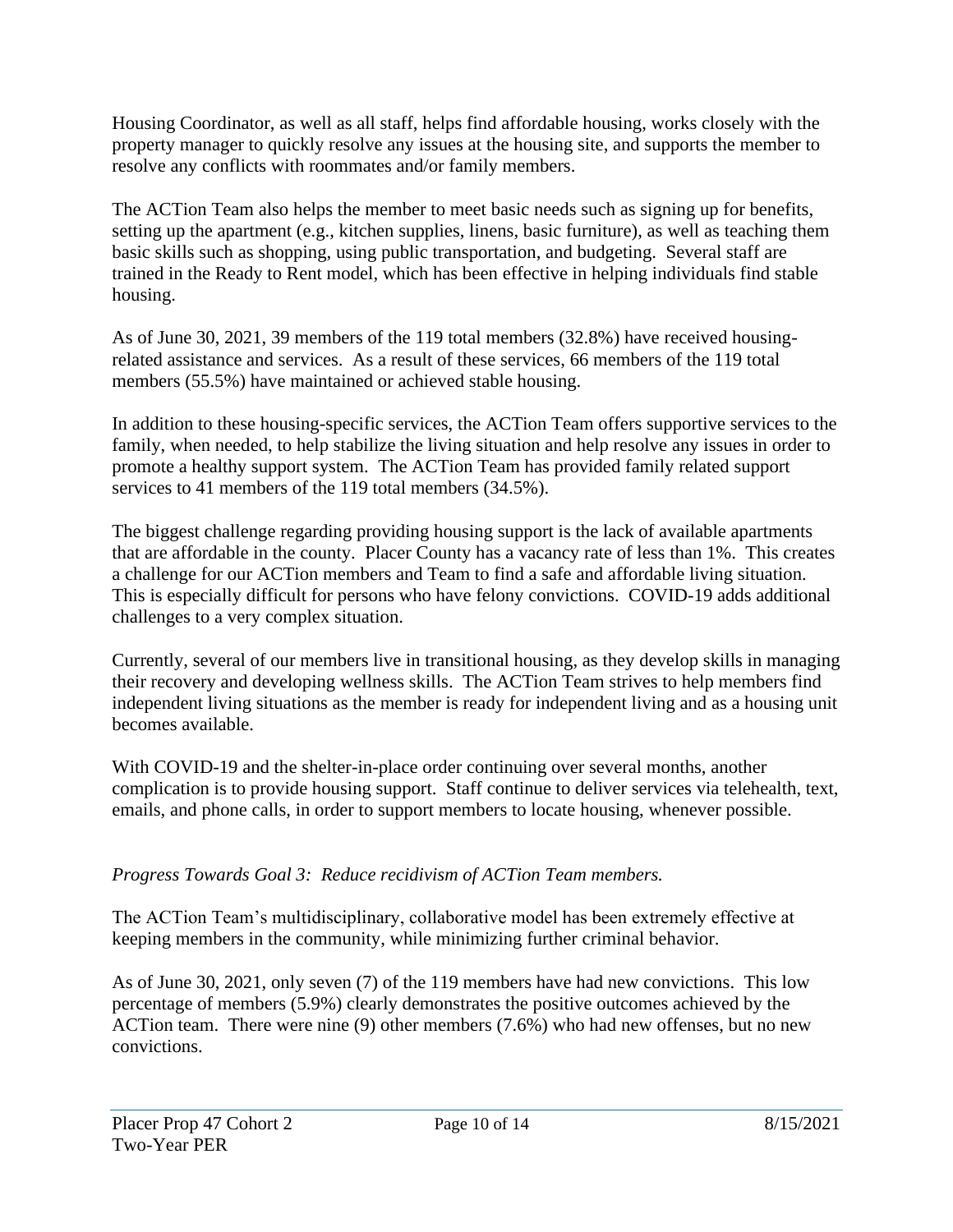The ACTion Team delivers services to complex members with multiple needs. Many of the individuals enrolled in the program have substance use disorders (SUD). Granite Wellness Centers have been extremely proactive at identifying the needs of these individuals and are often able to enroll a member in SUD residential and/or outpatient services as soon as the intake is completed. This has been highly effective at helping the members begin developing the skills needed to reduce substance use and achieve recovery and wellness.

As of June 30, 2021, 25 of the 119 total members (21.0%), have been placed into residential treatment. Of those 25 members placed in residential treatment, 11 have been successfully discharged from residential treatment (44.0%). In addition, 18 of the 119 total members (15.1%) have been placed in a recovery residence.

Once each member has completed the assessment and family mapping, the member and Team identify key goals. For members who have a goal of attending a vocational training program, obtaining their GED, and/or attending college, the ACTion Team helps coordinate the admission process and finds the appropriate educational setting to help them achieve their goals.

During the ongoing COVID-19 pandemic, staff have implemented new measures to ensure the health and safety of both staff and members. Managers and staff immediately began planning on how to modify services to be able to continue to admit new members. The intake process was changed by conducting additional mental health assessment services, having Peers accompany the new intake into the office, while the assessment was completed via Zoom by the clinician and substance use disorder staff. Peers were able to support the individual to set up the Zoom meeting, have paperwork completed and signed, while following all social distancing protocols. Small treatment groups of four persons have been implemented, to help create opportunities for youth and adults to have some supportive social connections and treatment. We continue to identify ways we can expedite the intake process while still creating a warm, welcoming intake process that engages the member and their family.

There are a number of programs in Placer County that are available as resources for ACTion Team members. For example, the Probation Department offers the Placer Re-Entry Program (PREP) Center. The PREP Center provides individuals with one-on-one and group-level services to assist with their successful transition into the community. This includes educational and employment opportunities.

As of June 30, 2021, 43 of the 119 total members (36.1%) received job-related services; 14 of the 119 total members (11.8%) received education-related services; and two (2) members of the 119 total members were referred to the PREP Center and enrolled in the program (1.7%).

As of June 30, 2021, 46 of the 119 total members (38.7%), have obtained or maintained employment.

With the COVID-19 outbreak, service delivery has become more difficult. Staff continue to deliver services via telehealth, texting, emails, and phone calls to provide support and services, as well as holding in-person, small group treatment sessions, when appropriate.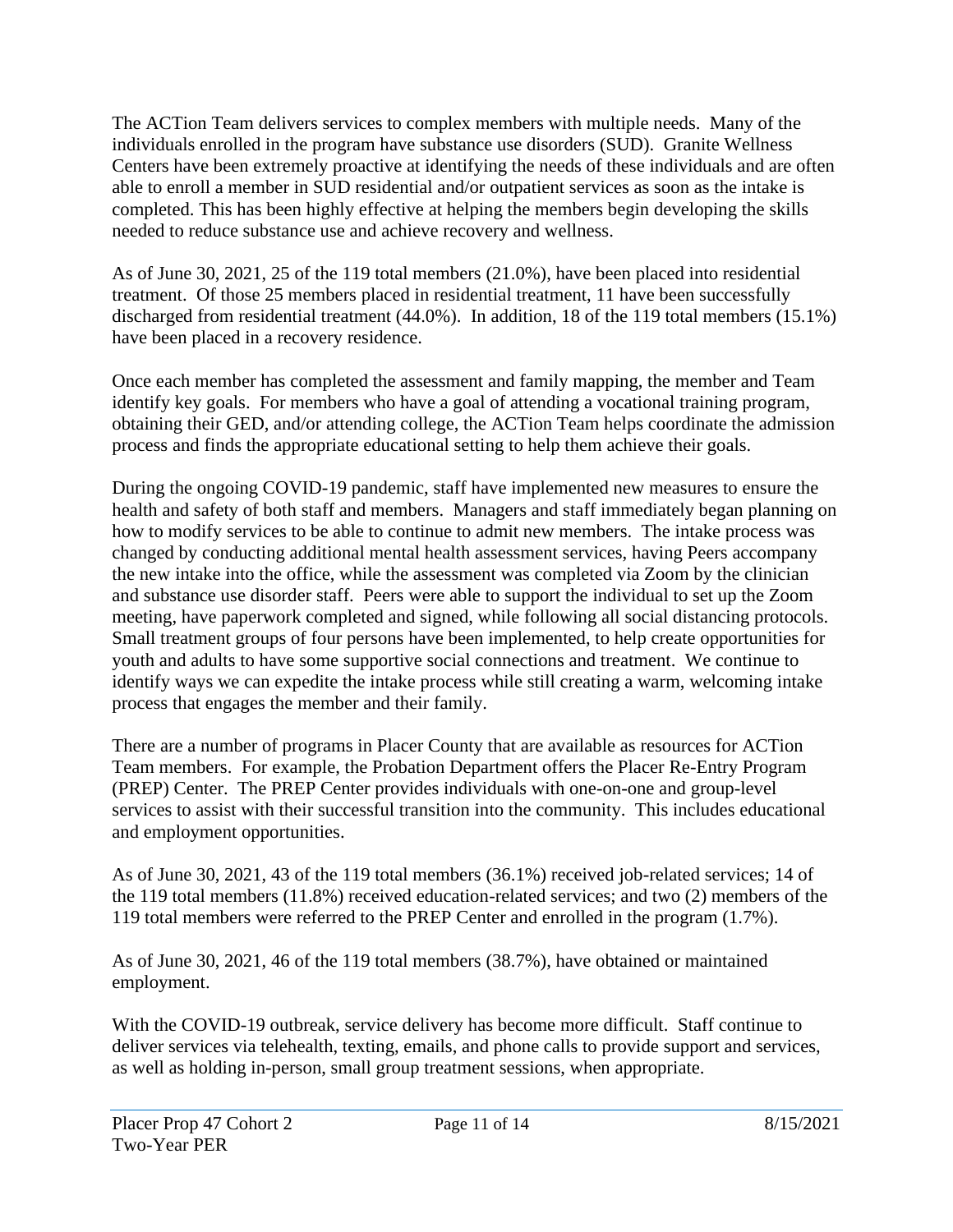- *Describe the project's progress and performance towards reducing recidivism since the program was implemented.* 
	- o *Discuss your progress as it relates to the BSCC definition of recidivism and any definition used by the grantee. Include the definition being used when different from the BSCC definition.*

As noted above, the success of the integrated, collaborative services delivered by the ACTion Team is clearly illustrated by the small number of members who have been convicted of a new felony or misdemeanor  $(N=7)$ , only 5.8% of the members. Similarly, only nine (9) additional members of the 119 total members have had new offenses.

• *Describe the project's progress and performance as it relates to additional outcome measures. Include preliminary data to support the progress.* 

Preliminary data as of June 30, 2021 shows that 87 members of the 119 total members (xx%) have or attained a high school diploma or an equivalent degree; 46 members of the 119 total members (38.7%) are employed; and 66 members of the 119 total members (55.5%) are in a stable living situation. Additional outcomes will be available in the next year as members move through the four phases of the program.

• *Provide any additional information relevant to the project's progress and performance.* 

Placer County has strong collaboration between key organizations and is committed to timely implementation of this project, to help members achieve positive outcomes, and strengthen services to families. All System of Care agencies work collaboratively to meet the goals of the grant and identify resources for meeting the needs of the ACTion Team members. Members are already showing positive outcomes as a result of the ACTion Team services.

## *A Current Logic Model*

*A visual representation, as of the date of the report, of the project depicting the relationships between the input/resources, activities, outputs, outcomes and impacts of the project.*

Please see the next page for the Placer County Prop 47 Cohort 2 Logic Model.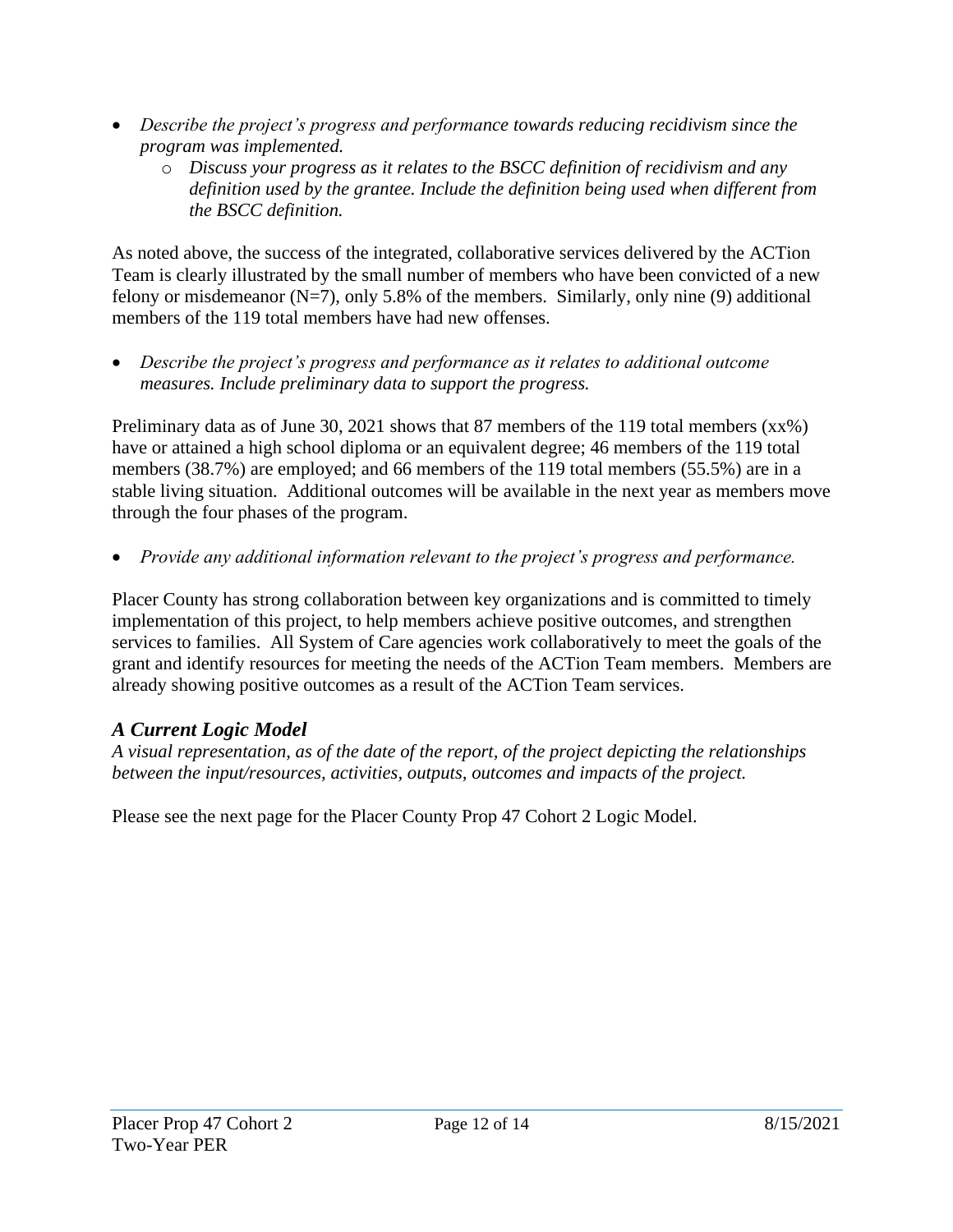| <b>INPUTS</b>                                                                                                                                                                                                                                                                                                                                                                                                                                                                                                                                                                                                                                                                                                | <b>ACTIVITIES / OUTPUTS</b>                                                                                                                                                                                                                                                                                                                                                                                                                                                                                                                                                                                                                                                                                                                                                                                                                                                                                                                                                                                                                                                                                                                                        | <b>GOALS/OUTCOMES</b>                                                                                                                                                                                                                                                                                                                                                                                                                                                               |                                                                                                                                                                                                                                                                                                                                                                                                                                                                                                                                                                                                                                                                                                                                                                                                                                                                                                                                                            | <b>IMPACTS</b>                                                                                                                                                                                                                                                                                                                                                                                                                                                                                                                                                                                                                                                                                                        |
|--------------------------------------------------------------------------------------------------------------------------------------------------------------------------------------------------------------------------------------------------------------------------------------------------------------------------------------------------------------------------------------------------------------------------------------------------------------------------------------------------------------------------------------------------------------------------------------------------------------------------------------------------------------------------------------------------------------|--------------------------------------------------------------------------------------------------------------------------------------------------------------------------------------------------------------------------------------------------------------------------------------------------------------------------------------------------------------------------------------------------------------------------------------------------------------------------------------------------------------------------------------------------------------------------------------------------------------------------------------------------------------------------------------------------------------------------------------------------------------------------------------------------------------------------------------------------------------------------------------------------------------------------------------------------------------------------------------------------------------------------------------------------------------------------------------------------------------------------------------------------------------------|-------------------------------------------------------------------------------------------------------------------------------------------------------------------------------------------------------------------------------------------------------------------------------------------------------------------------------------------------------------------------------------------------------------------------------------------------------------------------------------|------------------------------------------------------------------------------------------------------------------------------------------------------------------------------------------------------------------------------------------------------------------------------------------------------------------------------------------------------------------------------------------------------------------------------------------------------------------------------------------------------------------------------------------------------------------------------------------------------------------------------------------------------------------------------------------------------------------------------------------------------------------------------------------------------------------------------------------------------------------------------------------------------------------------------------------------------------|-----------------------------------------------------------------------------------------------------------------------------------------------------------------------------------------------------------------------------------------------------------------------------------------------------------------------------------------------------------------------------------------------------------------------------------------------------------------------------------------------------------------------------------------------------------------------------------------------------------------------------------------------------------------------------------------------------------------------|
| • Granite Wellness<br>(GW) contracts with<br>HHS to implement<br>the ACTion Team<br>(AT) and utilize the<br>principles of<br><b>Assertive Community</b><br>Treatment (ACT) and<br>Wraparound; in<br>collaboration and<br>partnership with<br>HHS, Behavioral<br>Health, probation,<br>education, housing,<br>courts, jail, and<br>community<br>providers; peer and<br>family advocates/<br>mentors; volunteer<br>mentors; young<br>adults and family<br>members<br>$\bullet$ Time<br>• Leverage Funding:<br>Grant dollars; AB<br>109 funds; MHSA;<br>HUD; JAG;<br>Veterans; Whole<br>Person Care; in-kind<br>contributions; MH<br>and SUD Medi-Cal<br>revenue<br>• Local Community<br>Partners<br>• Research | • Deliver countywide coordinated,<br>culturally competent evidence-<br>based services in collaboration<br>with Probation, Behavioral<br>Health, and partner agencies<br>• Conduct conducts comprehensive<br>risk and needs assessment and<br>develop a coordinated Case Plan<br>• Deliver services using principles<br>of restorative justice to reduce<br>recidivism<br>• Identify, refer, and enroll persons<br>who have been arrested, charged,<br>or convicted of an offense AND<br>have MH or SUD issues.<br>• Outreach into jail and the<br>community to identify and refer<br>persons from diverse cultures<br>• Coordinate services which are<br>client-centered and trauma-<br>informed, including MH and<br>SUD treatment, housing,<br>employment, transportation, and<br>flex funds<br>• Utilize collaborative courts to<br>support program goals<br>• Utilize Peer Mentor and Family<br>Advocates to support individuals<br>and family members<br>• Conduct weekly AT meetings<br>• Gather data on service utilization<br>and outcomes<br>• Evaluate program through data<br>analysis, share outcomes with AT<br>and partners<br>• Celebrate successes | Outcomes<br>$\bullet$ Employed and/or in<br>school<br>• Reduced number of<br>arrests and<br>convictions<br>• Reduced number of<br>days in jail<br>• Reduced recidivism<br>• Reduced MH<br>symptoms<br>• Reduced SUD<br>• Living in safe and<br>stable housing<br>$\bullet$ Involved in healthy<br>social activities<br>• Improved health,<br>MH, and SUD<br>indicators<br>• Long-term lasting<br>support networks<br>• Improved<br>relationship with<br>family, when<br>appropriate | <b>System Outcomes</b><br>• Enhanced coordination and<br>integration of probation,<br>courts, jail, health, MH,<br>SUD services, housing<br>assistance, job skills and<br>employment, civil legal<br>services to reduce<br>recidivism<br>• Improved access for diverse<br>cultures to AT through<br>Promotor/a outreach and<br>linkage<br>• Implementation of culturally<br>competent, trauma-informed<br>wellness and recovery<br>• Delivery of engagement<br>activities, timely access to<br>services; development of<br>positive social community<br>for individuals and family<br>• Coordinated and<br>individualized MH and SUD<br>treatment; housing<br>coordination; flex funds;<br>employment; transportation<br>• Evaluation of key health,<br>MH, and SUD indicators,<br>arrests, and recidivism<br>• Shared reports to improve<br>services over time, including<br>individual and family<br>satisfaction with access,<br>services, and outcomes | • Persons (all ages)<br>who have been<br>arrested, charged<br>with, or convicted<br>of a criminal<br>offense AND who<br>have mental health<br>and/or substance<br>use issues; have<br>increased access to<br>intensive,<br>coordinated, and<br>individualized<br><b>ACTion Team</b><br>services to<br>successfully<br>redirect their lives,<br>engage in a healthy<br>social community,<br>and achieve<br>positive outcomes<br>• A vibrant learning<br>collaborative is<br>maintained<br>• Integrated services<br>offer seamless,<br>coordinated care<br>• Evaluation and<br>shared data across<br>MH, SUD,<br>Probation, and<br>partner agencies to<br>demonstrate<br>improved quality<br>and integration of<br>care |

# Placer County Prop 47 Cohort 2– Logic Model